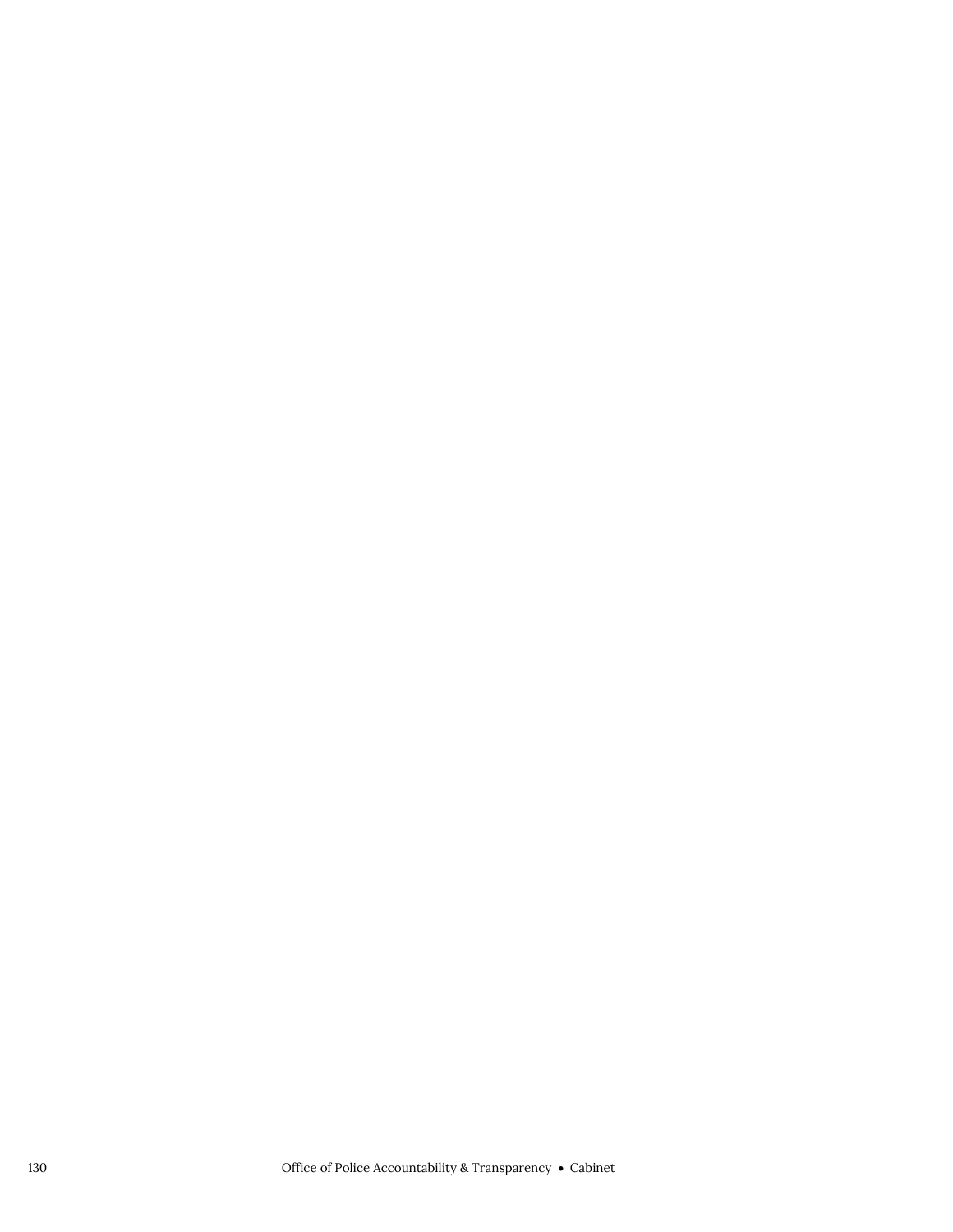# <span id="page-2-0"></span>Office of Police Accountability & Transparency

#### **Stephanie Everett,** *Executive Director*

#### **Cabinet Mission**

The Office of Police Accountability and Transparency Cabinet will support lasting, generational change by rooting out impropriety and ensuring the type of enhanced oversight that leads to greater community trust.

| <b>Operating Budget</b>                           |   |          | Total Actual '20 Total Actual '21 Total Approp '22 Total Budget '23 |           |
|---------------------------------------------------|---|----------|---------------------------------------------------------------------|-----------|
| Office of Police Accountability &<br>Fransparency |   | $\Omega$ | 1.300.500                                                           | 1.465.684 |
| Total                                             | 0 |          | 1,300,500                                                           | 1,465,684 |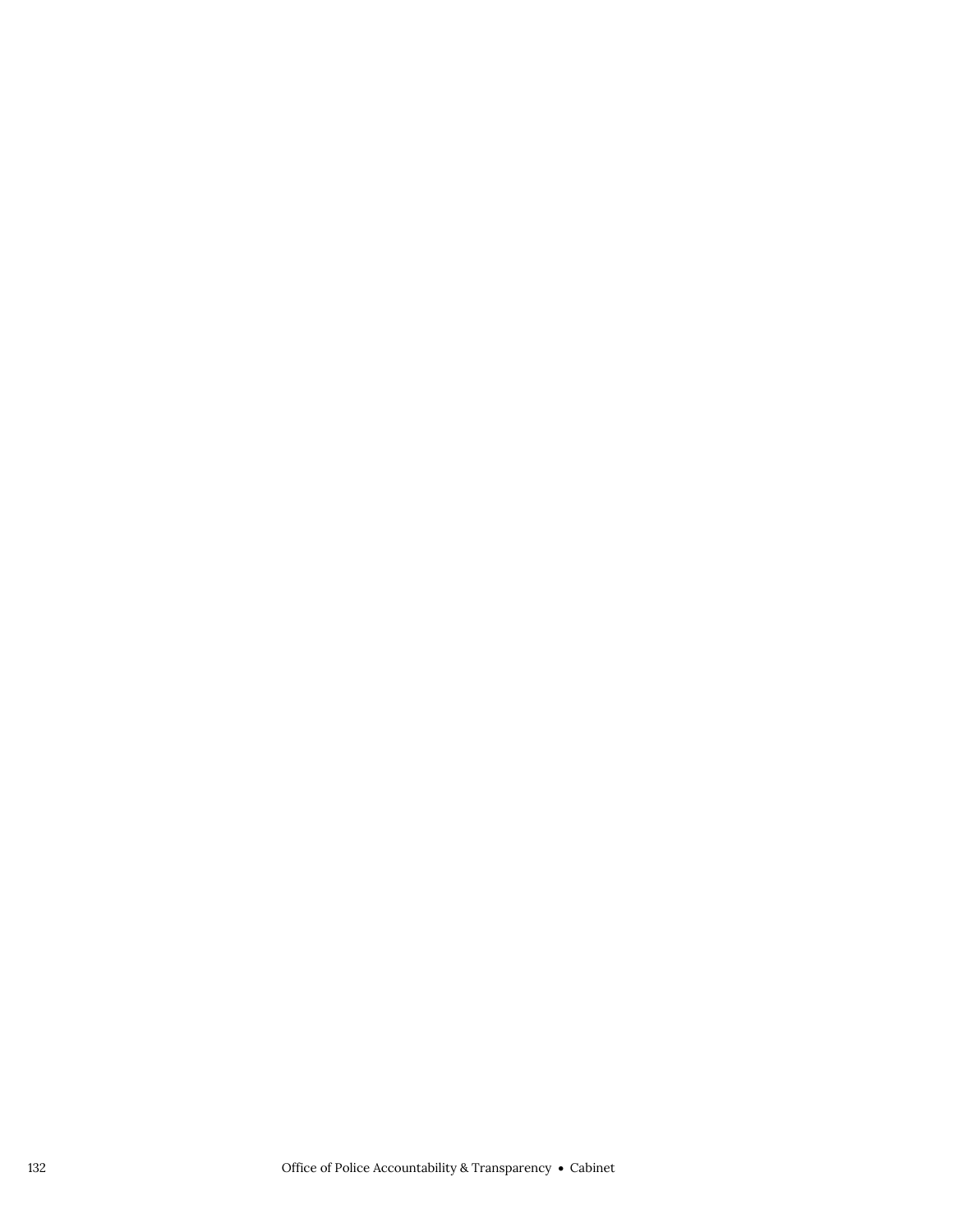# <span id="page-4-0"></span>Office of Police Accountability & Transparency Operating Budget

#### **Stephanie Everett,** *Executive Director,* **Appropriation 410000**

#### **Department Mission**

The Office of Police Accountability and Transparency will support lasting, generational change by rooting out impropriety and ensuring the type of enhanced oversight that leads to greater community trust.

| <b>Operating Budget</b> | Program Name                     | <b>Total Actual '20</b> |                   | Total Actual '21 Total Approp '22 Total Budget '23 |            |
|-------------------------|----------------------------------|-------------------------|-------------------|----------------------------------------------------|------------|
|                         | <b>OPAT Commission</b>           | 0                       | 0                 | 1,115,500                                          | 1,290,685  |
|                         | Civilian Review Board            | 0                       | 0                 | 55,000                                             | 50,000     |
|                         | Internal Affairs Oversight Panel | 0                       | $\boldsymbol{0}$  | 130,000                                            | 125,000    |
|                         | Total                            | $\bf{0}$                | $\bf{0}$          | 1,300,500                                          | 1,465,684  |
| <b>Operating Budget</b> |                                  | Actual '20              | <b>Actual</b> '21 | Approp '22                                         | Budget '23 |
|                         |                                  |                         |                   |                                                    |            |
|                         | Personnel Services               | $\mathbf{0}$            | $\theta$          | 1,272,500                                          | 1,241,353  |
|                         | Non Personnel                    | $\Omega$                | $\mathbf{0}$      | 28,000                                             | 224,331    |
|                         | <b>Total</b>                     | $\bf{0}$                | $\bf{0}$          | 1,300,500                                          | 1,465,684  |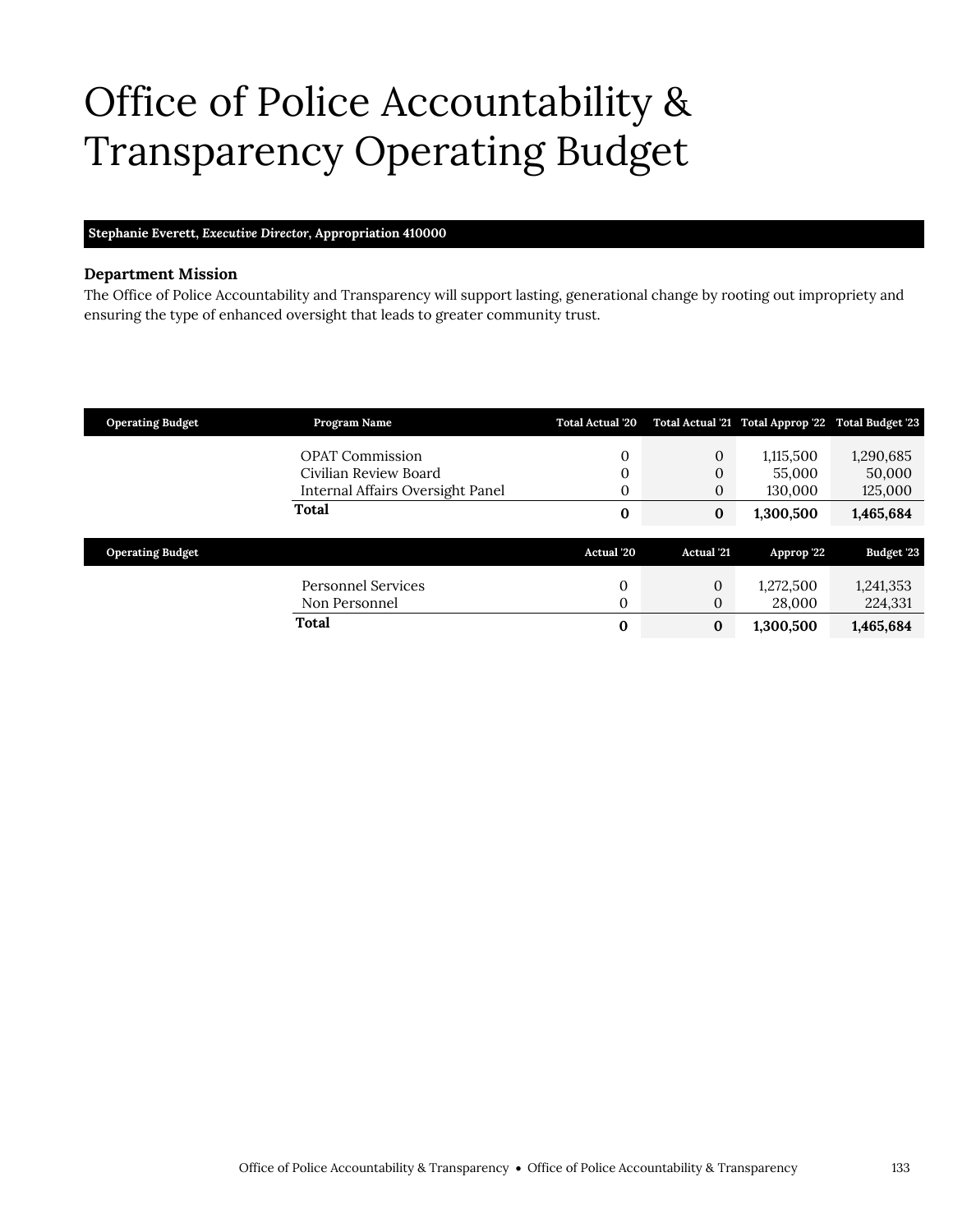# Office of Police Accountability & Transparency Operating Budget



#### **Authorizing Statutes**

 Ordinance Establishing an Office of Police Accountability and Transparency §§ 12-16.1 – 12-16.19Ordinance §§ 12-16.1  $-12-16.19$ .

#### **Description of Services**

Office of Police Accountability and Transparency investigates complaints of Boston Police misconduct, ensures that the Boston Police Department's internal affairs review process is fair and thorough, and reviews Boston Police Department's existing and proposed policies and procedures.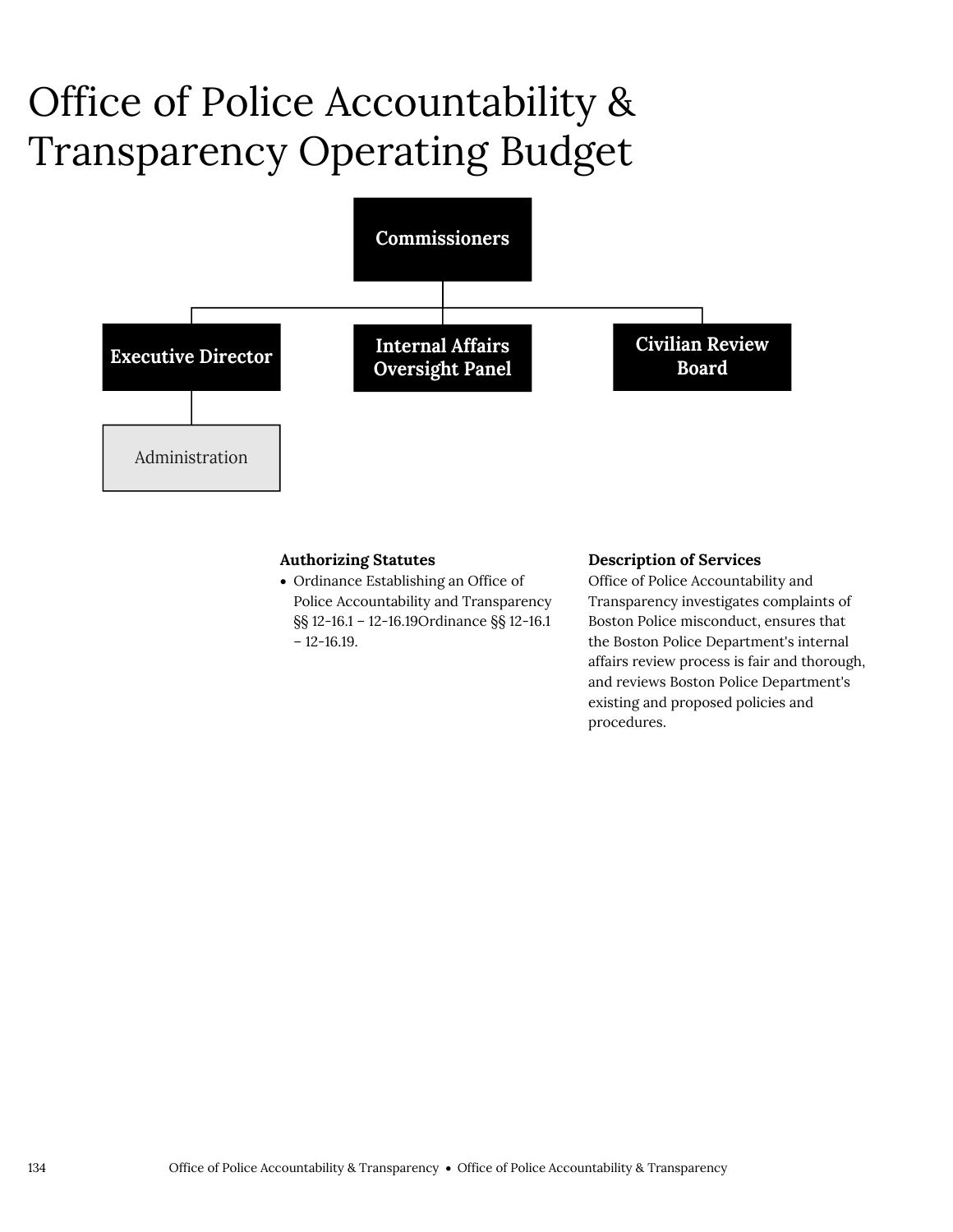# Department History

| <b>Personnel Services</b>                                                    | FY20 Expenditure             | FY21 Expenditure  | <b>FY22 Appropriation</b>        | FY23 Recommended          | Inc/Dec $22$ vs $23$ |
|------------------------------------------------------------------------------|------------------------------|-------------------|----------------------------------|---------------------------|----------------------|
| 51000 Permanent Employees                                                    | $\mathbf{0}$                 | 0                 | 1,272,500                        | 1,241,353                 | (31, 147)            |
| 51100 Emergency Employees<br>51200 Overtime                                  | $\mathbf{0}$<br>$\mathbf{0}$ | 0<br>$\mathbf{0}$ | 0<br>0                           | 0<br>0                    | $\Omega$<br>0        |
| 51600 Unemployment Compensation                                              | 0                            | 0                 | 0                                | 0                         |                      |
| 51700 Workers' Compensation                                                  | $\boldsymbol{0}$             | 0                 | 0                                | 0                         | $\Omega$             |
| <b>Total Personnel Services</b>                                              | $\mathbf{0}$                 | 0                 | 1,272,500                        | 1,241,353                 | (31, 147)            |
| <b>Contractual Services</b>                                                  | FY20 Expenditure             | FY21 Expenditure  | FY22 Appropriation               | FY23 Recommended          | $Inc/Dec$ 22 vs 23   |
| 52100 Communications                                                         | $\boldsymbol{0}$             | 0                 | $\boldsymbol{0}$                 | 2,500                     | 2,5000               |
| 52200 Utilities<br>52400 Snow Removal                                        | $\mathbf{0}$<br>0            | 0<br>0            | 0<br>0                           | 0<br>0                    | 0<br>0               |
| 52500 Garbage/Waste Removal                                                  | 0                            | $\mathbf{0}$      | 0                                | 0                         | 0                    |
| 52600 Repairs Buildings & Structures<br>52700 Repairs & Service of Equipment | 0<br>0                       | 0<br>$\mathbf{0}$ | $\overline{0}$<br>0              | 0<br>0                    | 0<br>$\Omega$        |
| 52800 Transportation of Persons                                              | $\mathbf{0}$                 | 0                 | 0                                | $\Omega$                  |                      |
| 52900 Contracted Services                                                    | $\boldsymbol{0}$             | 0                 | 13,000                           | 96,960                    | 83,960               |
| <b>Total Contractual Services</b>                                            | 0                            | 0                 | 13,000                           | 99,460                    | 86,460               |
| <b>Supplies &amp; Materials</b>                                              | FY20 Expenditure             | FY21 Expenditure  | <b>FY22 Appropriation</b>        | FY23 Recommended          | Inc/Dec 22 vs 23     |
| 53000 Auto Energy Supplies                                                   | $\mathbf 0$                  | 0                 | 0                                | 0                         | 0                    |
| 53200 Food Supplies<br>53400 Custodial Supplies                              | 0<br>0                       | 0<br>0            | 0<br>0                           | 0<br>0                    | 0<br>$\Omega$        |
| 53500 Med, Dental, & Hosp Supply                                             | 0                            | 0                 | $\mathbf{0}$                     | $\mathbf{0}$              | $\mathbf{0}$         |
| 53600 Office Supplies and Materials                                          | 0                            | $\mathbf{0}$      | 9,000                            | 20,000                    | 11,000               |
| 53700 Clothing Allowance<br>53800 Educational Supplies & Mat                 | 0<br>$\mathbf{0}$            | 0<br>$\mathbf{0}$ | 0<br>0                           | 0<br>0                    | 0<br>0               |
| 53900 Misc Supplies & Materials                                              | $\mathbf{0}$                 | 0                 | $\mathbf{0}$                     | 0                         |                      |
| <b>Total Supplies &amp; Materials</b>                                        | 0                            | 0                 | 9,000                            | 20,000                    | 11,000               |
|                                                                              |                              |                   |                                  |                           |                      |
| <b>Current Chgs &amp; Oblig</b>                                              | FY20 Expenditure             | FY21 Expenditure  | <b>FY22 Appropriation</b>        | FY23 Recommended          | Inc/Dec 22 vs 23     |
| 54300 Workers' Comp Medical                                                  | 0                            | 0                 | 0                                | 0                         | 0                    |
| 54400 Legal Liabilities                                                      | $\mathbf{0}$                 | $\mathbf{0}$      | $\mathbf{0}$                     | $\mathbf{0}$              | 0                    |
| 54500 Aid To Veterans                                                        | $\boldsymbol{0}$             | 0                 | 0                                | 0                         | 0                    |
| 54600 Current Charges H&I<br>54700 Indemnification                           | $\mathbf{0}$<br>0            | 0<br>$\mathbf{0}$ | 0<br>0                           | 0<br>0                    | $\mathbf{0}$<br>0    |
| 54800 Reserve Account                                                        | $\mathbf{0}$                 | 0                 | $\boldsymbol{0}$                 | 0                         | $\Omega$             |
| 54900 Other Current Charges<br>Total Current Chgs & Oblig                    | $\boldsymbol{0}$<br>0        | $\mathbf 0$<br>0  | $\boldsymbol{0}$<br>0            | 98,871<br>98,871          | 98,871<br>98,871     |
| Equipment                                                                    | FY20 Expenditure             |                   | FY22 Appropriation               | FY23 Recommended          | Inc/Dec 22 vs 23     |
|                                                                              |                              | FY21 Expenditure  |                                  |                           |                      |
| 55000 Automotive Equipment<br>55400 Lease/Purchase                           | $\mathbf{0}$<br>0            | 0<br>0            | $\mathbf{0}$<br>$\boldsymbol{0}$ | 0<br>0                    | $\Omega$<br>0        |
| 55600 Office Furniture & Equipment                                           | $\mathbf{0}$                 | $\mathbf{0}$      | $\Omega$                         | $\Omega$                  | 0                    |
| 55900 Misc Equipment                                                         | $\mathbf 0$                  | 0                 | 6,000                            | 6,000                     |                      |
| <b>Total Equipment</b><br>Other                                              | $\boldsymbol{0}$             | 0                 | 6,000                            | 6,000<br>FY23 Recommended | 0                    |
|                                                                              | FY20 Expenditure             | FY21 Expenditure  | <b>FY22 Appropriation</b>        |                           | Inc/Dec 22 vs 23     |
| 56200 Special Appropriation                                                  | 0                            | 0                 | 0<br>$\mathbf{0}$                | 0<br>$\mathbf{0}$         | 0                    |
| 57200 Structures & Improvements<br>58000 Land & Non-Structure                | $\mathbf 0$<br>$\mathbf 0$   | 0<br>0            | 0                                | 0                         | 0<br>0               |
| <b>Total Other</b>                                                           | $\mathbf{0}$                 | 0                 | 0                                | 0                         | 0                    |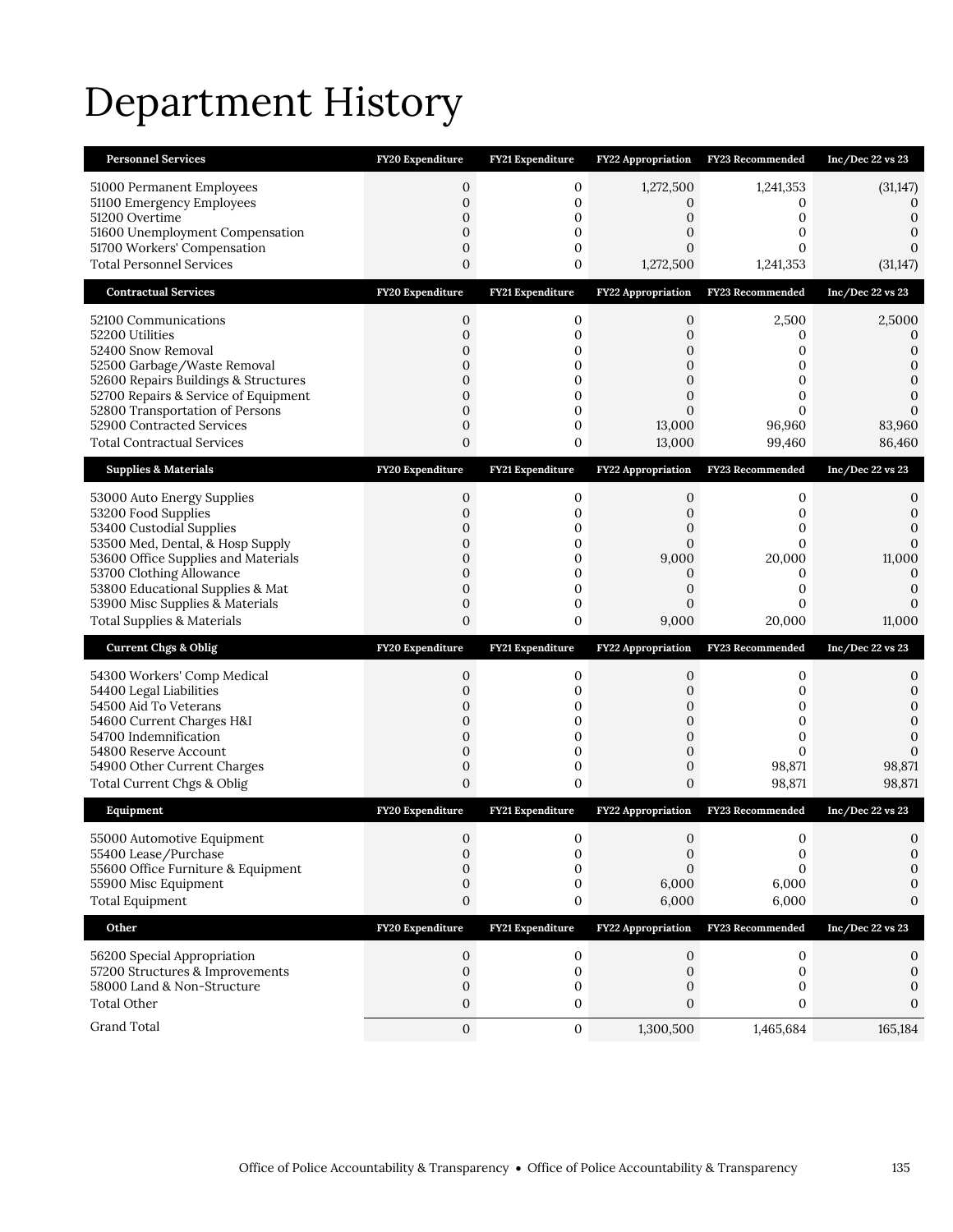# Department Personnel

| Title                  | Union<br>Code | Grade | Position | <b>FY23 Salary</b> | Title                     | Union<br>Code | Grade | Position | <b>FY23 Salary</b> |
|------------------------|---------------|-------|----------|--------------------|---------------------------|---------------|-------|----------|--------------------|
|                        |               |       |          |                    |                           |               |       |          |                    |
| Exec Dir               | <b>CDH</b>    | NG    | 1.00     | 140,385            | Spec Asst IV              | <b>MYO</b>    | 14    | 1.00     | 119,591            |
| Admin Asst (FC)        | <b>EXM</b>    | 03    | 5.00     | 223,737            | Asst Director             | <b>MYO</b>    | 13    | 1.00     | 113,686            |
| Board Member (Stipend) | EXO           | NG    | 14.00    | 73,000             | Admin Asst III            | <b>MYO</b>    | 08    | 4.00     | 262,880            |
| Sr. Admin Analyst      | EXO           | 06    | 1.00     | 69,708             | Staff Assistant II        | <b>MYO</b>    | 06    | 1.00     | 63,367             |
|                        |               |       |          |                    | Total                     |               |       | 28       | 1,066,354          |
|                        |               |       |          |                    | Adjustments               |               |       |          |                    |
|                        |               |       |          |                    | Differential Payments     |               |       |          | $\mathbf{0}$       |
|                        |               |       |          |                    | Other                     |               |       |          | 175,000            |
|                        |               |       |          |                    | Chargebacks               |               |       |          | $\mathbf{0}$       |
|                        |               |       |          |                    | Salary Savings            |               |       |          | 0                  |
|                        |               |       |          |                    | <b>FY23 Total Request</b> |               |       |          | 1,241,353          |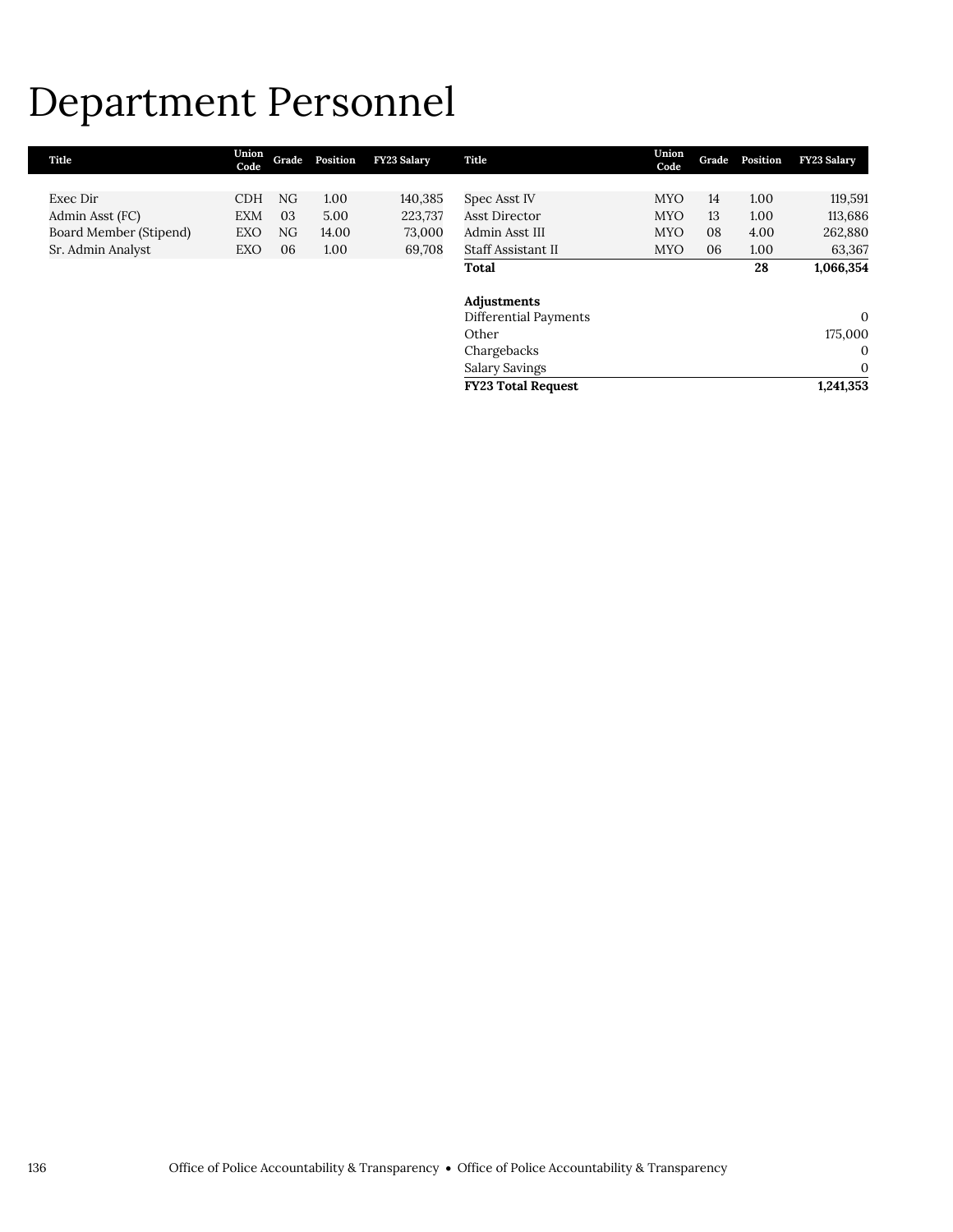# <span id="page-8-0"></span>Program 1. OPAT Commission

**Stephanie Everett,** *Executive Director,* **Organization 410100**

#### **Program Description**

The Office of Police Accountability and Transparency will provide intake services, research, and administrative support to the Civilian Review Board and the Internal Affairs Oversight Panel.

| <b>Operating Budget</b>             | Actual '20 | <b>Actual</b> '21                | Approp '22          | <b>Budget '23</b>    |
|-------------------------------------|------------|----------------------------------|---------------------|----------------------|
| Personnel Services<br>Non Personnel |            | $\overline{0}$<br>$\overline{0}$ | 1,097,500<br>18.000 | 1,066,354<br>224,331 |
| Total                               |            | 0                                | 1,115,500           | 1,290,685            |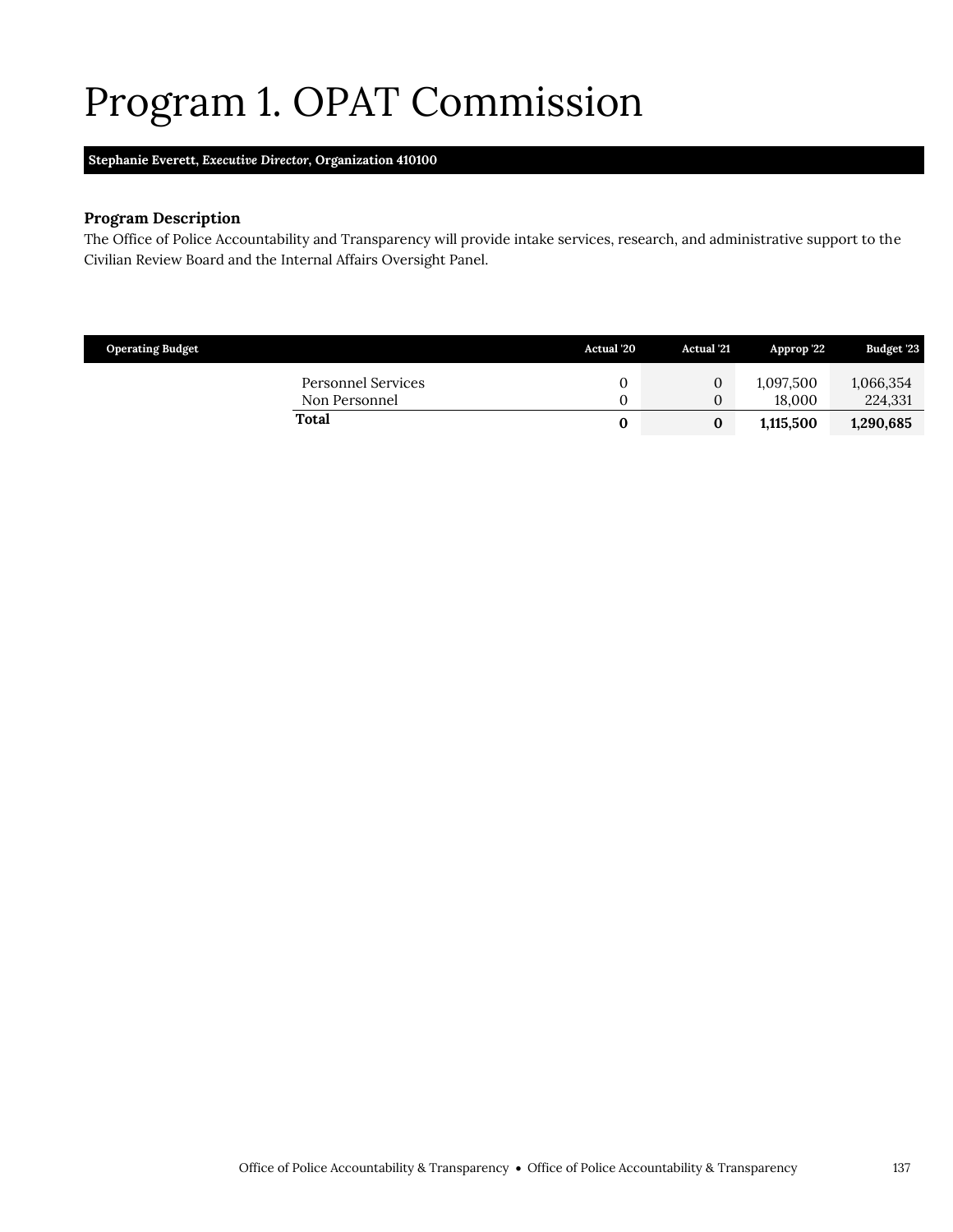### <span id="page-9-0"></span>Program 2. Civilian Review Board

### **Peter Alvarez,** *Chair CRB,* **Organization 410200**

#### **Program Description**

Civilian Review Board reviews and investigates complaints on Police misconduct.

| <b>Operating Budget</b>             | <b>Actual</b> '20 | <b>Actual</b> '21 | Approp 22       | Budget '23 |
|-------------------------------------|-------------------|-------------------|-----------------|------------|
| Personnel Services<br>Non Personnel |                   | U                 | 50,000<br>5.000 | 50,000     |
| Total                               |                   |                   | 55,000          | 50,000     |